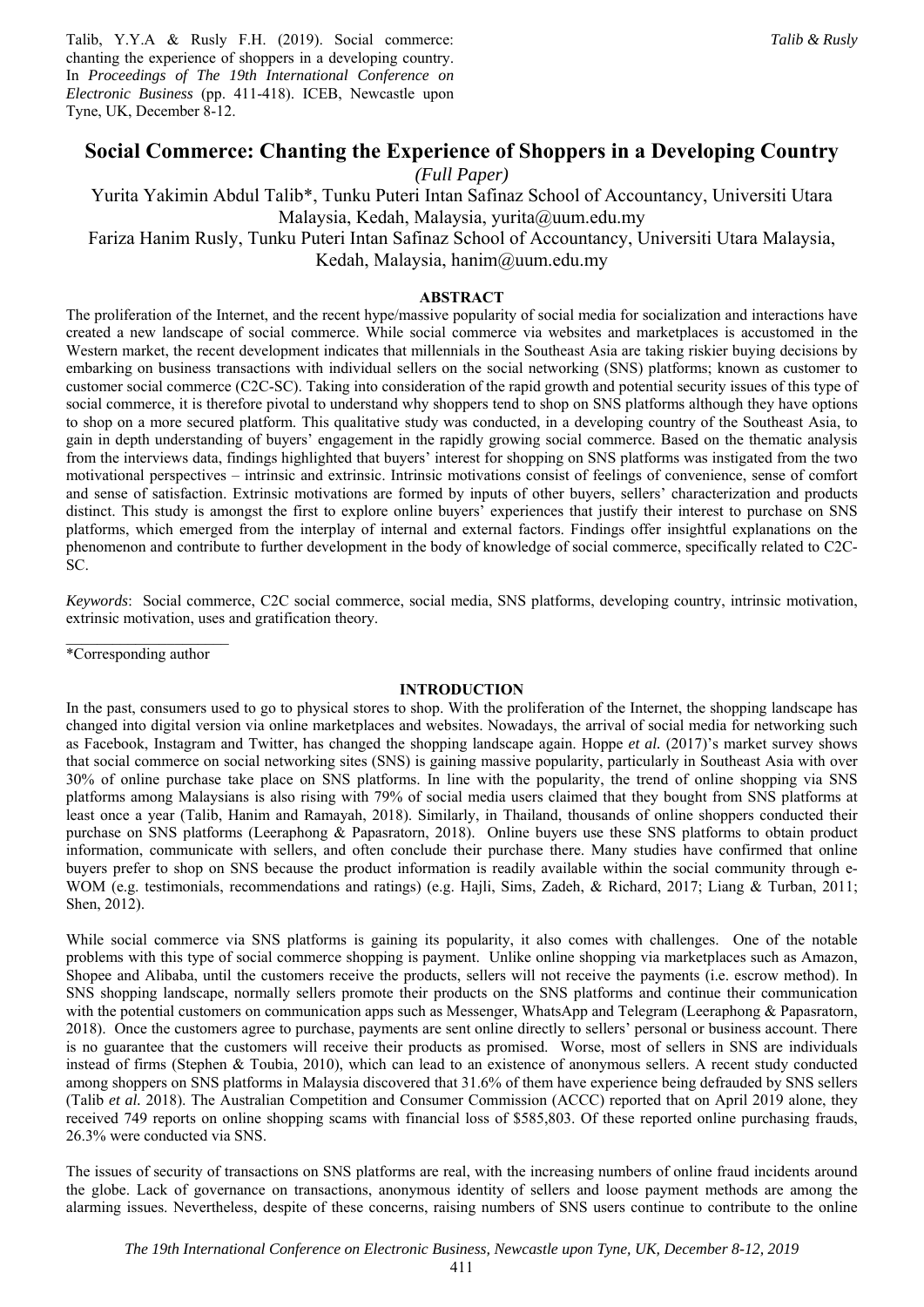shopping activities. It is therefore pivotal to understand why buyers incline to shop on SNS platforms although they have options to shop on a more secured platform. This study will delve deeper into findings the reasons why buyers engage in this type of rapidly growing social commerce, in the context of Malaysia.

# **LITERATURE REVIEW**

#### **The Social Media Evolution and Implications for Social Commerce**

Across the world, there were 2.65 billion users of the social media in 2017, and it is expected to grow progressively (Statista, 2019). This number had grown to almost 3.5 billion in 2019, amounting to 79.5% of the internet users worldwide (Global Digital Report, 2019). The means to access the social media have expanded from computers to smart phones. Indeed, the number of mobile social users continues to grow apace, with 42% penetration in 2019, up 3% from 2018 (Global Digital Report, 2019). In the context of Malaysia, communication via instant messaging apps such as WhatsApp and WeChat were the most popular activities among Internet users, followed by socialization via SNS platforms such as Facebook and Instagram (Malaysian Communications and Multimedia Commission, 2018).

The emergence of social media has gained tremendous popularity and is widely accepted as a new form of e-commerce, also known as social commerce. As a subset of e-commerce, social commerce is defined as an online business with integration between commercial activities and social activities (Stephen & Toubia, 2010). Commercial activities include marketing, selling and buying products and services, whereas social activities contain online interactions and user contributions. The capability of social activities that allows for users' content participation, such as reviews and recommendations, represents the major advantages of social commerce (Liang & Turban, 2011).

Prior studies categorized social commerce in two forms. The first form of social commerce is embedding social media features in e-commerce sites (e.g. Amazon, Lazada, Alibaba). These features include customer reviews, ratings, forums and chats that can enable customers' input regarding their previous purchasing experience such as products quality and services received (Hajli, 2015; Liang & Turban, 2011). The interactions among the users may result in discovering products, aggregating and sharing product information, and leading to making shopping decisions (Jia Shen, 2012). The second form of social commerce is embedding commercial activities on SNS platforms (Huang & Benyoucef, 2013). SNS platforms such as Facebook, Instagram and Twitter are used by firms to promote products and brands, communicate with customers, and conclude selling. The platforms allow for efficient socialization between customers and firms, leading to brand loyalty (Zhang & Benyoucef, 2016). Further, SNS connect customers directly with other customers to form a social community. The immediacy provided by SNS allows customers to obtain and share products-related and sellers-related information within their social community.This kind of emerging social commerce is known as i2i (individual-to-individual) or C2C (customer-to-customer) business model (Bao & Volkovvynska, 2016), thus, the focus of this study.

C2C-SC refers to social media users (sellers) who use SNS platforms to post products information with the intention to attract other users (buyers) to buy from them. If potential buyers interested to buy the products, they can contact sellers directly to make business dealings that include inquiries on product details, payment methods and delivery methods (Chen, Su, & Widjaja, 2016). The direct communication between sellers and buyers stays in the SNS platforms (i.e. Facebook Messenger) or continues on instant messaging apps (e.g. Whatsapp, WeChat). With regards to business arrangements, buyers can make payments through bank transfer directly to the sellers' bank account or using cash on delivery (COD) methods (Leeraphong & Papasratorn, 2018). The ability to interact directly with sellers and perform various business arrangements (i.e. payment methods, delivery methods) creates unique features of C2C-SC as compared to a traditional e-commerce.

C2C-SC can happen on various social media platforms such as Facebook, Instagram, WeChat and WhatsApp, depending on the popularity of the platforms in a specific region. For example, Facebook is the most popular SNS platforms in the Southeast Asia (Huang & Benyoucef, 2013). This is supported by an empirical study by Talib *et al.* (2018) that discovered Facebook is the most popular SNS platform for online purchasing (78%), follows by Instagram (35%) and Twitter (23%), among Malaysian SNS users. Similarly, in Thailand, Facebook and Instagram are the most popular channels to shop, accounted for 57% and 33.9% respectively (Leeraphong & Papasratorn, 2018).

Regardless of the platforms used, the unique features of C2C-SC inherent some serious issues. Anyone can be a seller on C2C-SC because of the zero-setup cost. Fraudsters, anonymously or even posing as people one's trust, can pretend to be a genuine seller and initiate social relationships and build trust with the intention to defraud their victims. Unlike conventional form of social commerce that developed on a secured platform (e.g. Amazon, Alibaba, Lazada, Shopee), there is no authority or middleman to govern the sellers on SNS. In fact, the loosely way of payment methods, especially a direct transfer to sellers' bank account is a very risky deal. Talib *et al.* (2018) found that 105 out of 332 shoppers on SNS platforms have experienced defrauded, either they never received the products or received fake/misrepresentative products. After realized they have been defrauded, the buyers did not know who to contact to report the events.

**Procedures** 

# **METHODS**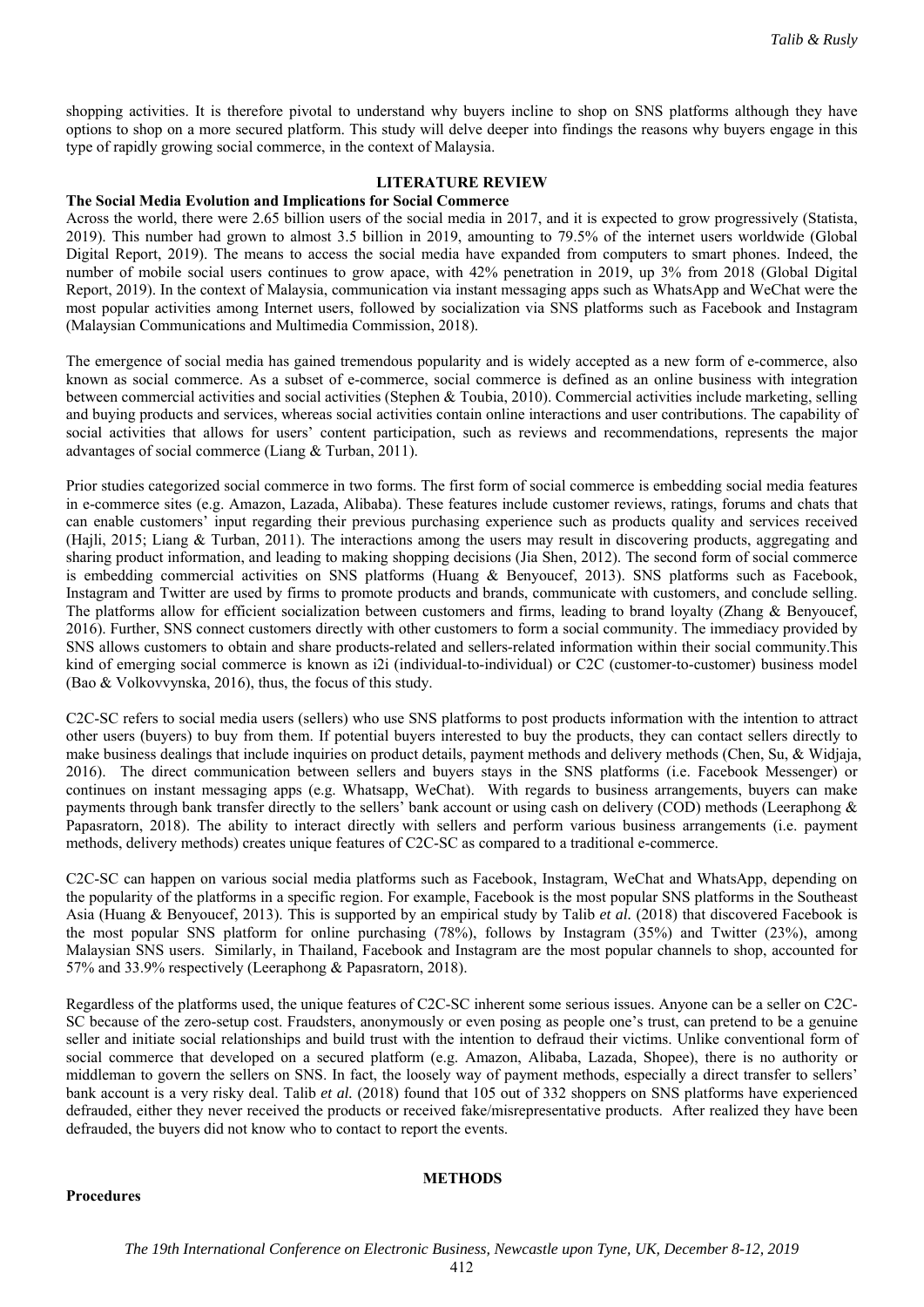The current study aims for depth understanding in the exploration of the issue; therefore, the number of interviews included in this study was based on the saturation concept. Qualitative scholars suggest diverse factors affecting the number: objectives, nature and scope of study, quality of interviews and interviewers, and sampling technique, among all (Marshall & Rossman, 2014). This study employed purposive sampling, in which participants were selected based on a pre-defined criterion. Participants were identified from two sources: either participants were in a survey conducted by the authors on profiling social commerce shoppers or identified from SNS platforms such as Instagram and Facebook. The main inclusion criteria to be selected as potential participant are that the person must have experience purchasing on SNS platforms. These participants were considered as having unique, diverse, details and important perspective on the phenomenon being studied and in line with the study's objectives, as suggested by scholars (Denzin & Lincoln, 2011; Merriam and Grenier, 2019; Robinson, 2014).

Despite indefinite number of interviews for qualitative studies, Marshall & Rossman (2014) exclaimed estimating sample size could contribute towards theoretical significance and research efficiency. The number of interviews varied and could be influenced by qualitative studies design. For instance, Mason (2010) compiled qualitative methodologists' recommendation of five to 25 interviews for phenomenology study, 30 to 50 interviews for ethnography study, 20 -30 interviews for grounded theory while 15 interviews for all qualitative studies. Nevertheless, Marshallv& Rossman (2014) and Robinson (2014) pointed that determining number of cases in a case study is challenging, with scholars recommended at least six sources of evidence (Yin, 2011), or no more than 4 or 5 cases with 3 to 5 interviewees per case study (Creswell, 2007).

For this study, 48 potential candidates were contacted through phone calls and 20 of them agreed to be interviewed. The 20 datasets are considered suffice to address research problems since similar inputs were gathered as the number of cases reached 20. This implies saturation is achieved by 20 interviews. This is aligned with Green & Thorogood (2004) who claimed that nothing new is achieved after completing 20 interviews (Mason, 2010). In line with Creswell (2007), accomplishment of 20 interviews is justified.

#### **Data Collection**

With the aim to provide in-depth understandings of buyers' engagement in C2C-SC, a qualitative inquiry was conducted in the study. Semi-structured interviews were conducted that enable participants to share their life experience being the social commerce shoppers. Some participants were interviewed via phone / video calls due to the distance between the interviewer and the participants. Each participant was informed that the interview will be recorded, and they were asked to give their consent to participate. Each session of interview was lasted between 45 minutes and 2 hours.

Interviews were detailed based on the interview protocol. The interview protocol consists of two parts. Part A covers background of the participants. Part B focuses on the main research question on participants experience as shoppers on SNS platforms. The platforms comprise of Facebook and Instagram. This is in line with prior study that revealed these platforms were most prevalent channel to shop online among Southeast Asia shoppers. Further questions were on initiation of participants' engagement in the purchasing process and their purchasing patterns. And finally, participants were asked to unfold the reasons behind their decision to shop on SNS platforms.

#### **Data Analysis**

Interview data were transcribed in *in-vivo* form for further analysis. The study employed thematic analysis to analyze the interview data. Thematic analysis from individual cases enables identification of patterns of meaning from the dataset, which are conducted through a rigorous process. In this study, interviews data were analyzed according to stages of data familiarization process, data coding process, formation of themes through searching, reviewing and defining themes process, and finally, writing and contextualizing of themes developed. The patterns of meaning represented by the themes that emerged provide an answer to the research question that explains the phenomenon studied on why people shop on SNS platforms.

#### **Participants**

# **RESULTS**

Overall, 20 participants were interviewed for this study with nineteen women and one man. Ages of the participants ranged from 24 to 50. All participants resided in Malaysia. To ensure anonymity of the participants, names have been coded. Majority of the respondents started to shop on SNS platforms since 2010, except for one person. Most popular SNS platform used was Facebook and most common product bought was women's accessories, followed by baby and toys products. In term of frequency of purchase, most of the respondents stated that they bought on a monthly basis and based on promotions. There was one respondent who bought her product every week, as she is online seller herself.

### **The Perspectives of Shopping on the Social Networking Platforms**

Based on the findings, the reasons for buyers to shop on SNS instigated from two motivational perspectives – intrinsic and extrinsic. Intrinsic motivation refers to motivation that comes from inside an individual rather than from any external pressure, which will be able to seek out novelty and extend one's capacity (Ryan & Deci, 2000). The motivation comes from the pleasure one gets from the task itself or from the sense of satisfaction in completing or even working on a task. In the context of this research, we interpret intrinsic motivation as buyers' assessment of the innate rewards (i.e. satisfaction/pleasure, sense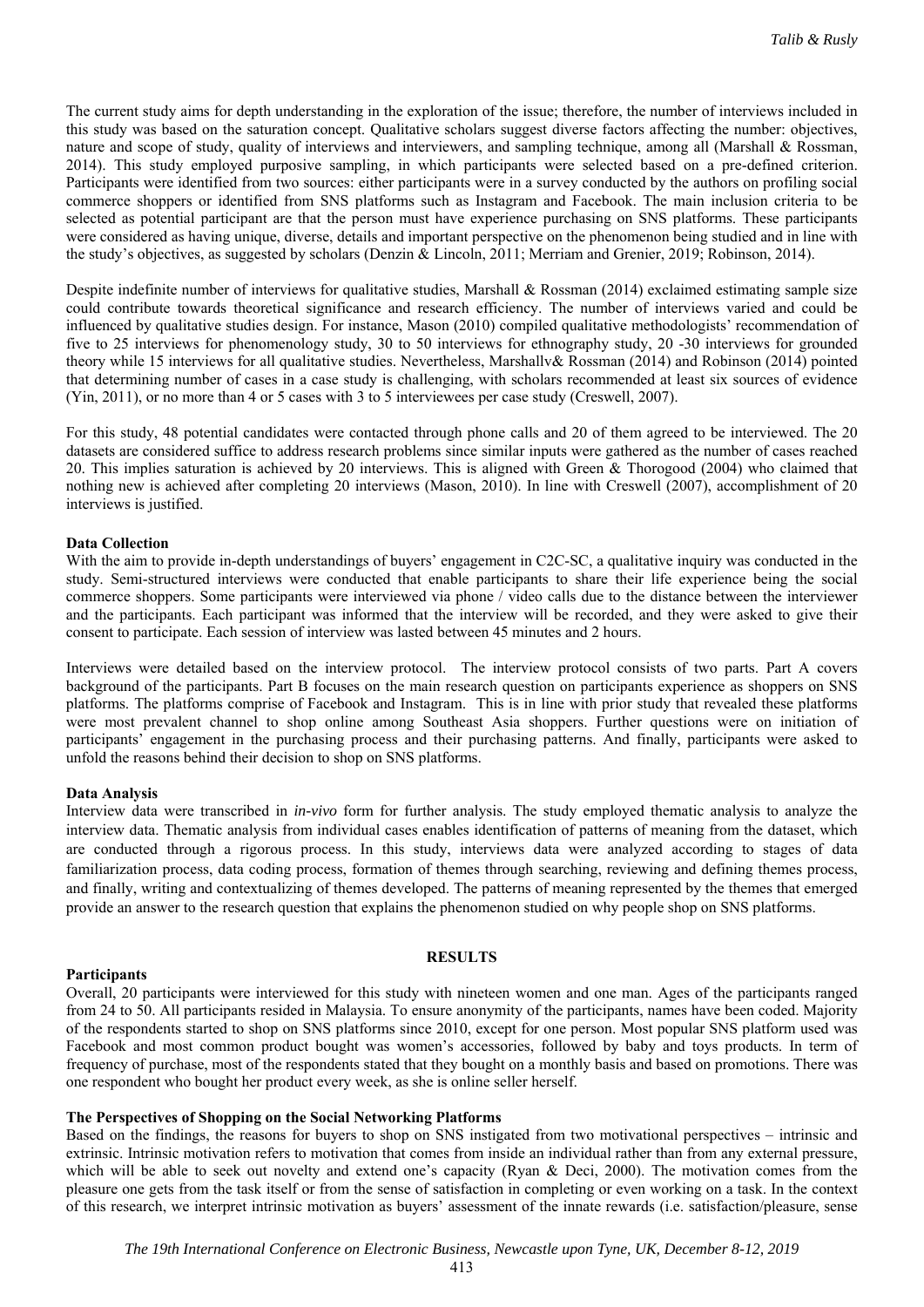of comfort and convenience) their acquired from buying on SNS. On the other hand, extrinsic motivation is when one is influenced by external forces or factors. In the context of this study, we assume that buyers are interested to buy on SNS because they are influenced by external factors such as inputs from other buyers, the products and sellers' character.

### *Intrinsic Motivation*

In the context of shopping on SNS, buyers' intrinsic motivation to shop can be classified into three themes, which includes *feelings of convenience, comfort and satisfaction.*

### Feelings of Convenience

There are various reasons for someone to feel convenience to shop on SNS such as time saving and overcoming distance barrier difficulties. Faced with greater time constraints from work and study commitment, childcare and distance, most of the participants turn to SNS to shop which they found to be more convenience. A working mom, R10, stated that she prefers to browse the internet to look for her things while sitting in the office during her free time rather than spend her time going outside to shop. Another participant said that since she starts working, she has no time to shop in the physical store anymore. Her job commitment impediment her to physically go to the shopping malls, hence she felt more convenience to shop on SNS platforms.

## *"..I always buy online due to time constraints." (R12)*

Time saving does not only benefit working people, but also to housewives. One participant (R14) indicates that with SNS shopping, she does not require much effort especially related to time spending to park her car and also to walk into the store. Saving time is valued very important because she can spend the time to manage her household chores and taking care of her small kids.

*"Erm, because a lot of people selling products online and with small kids it is difficult to go out. So online is a good idea; you don't even have to worry about where to park the car and everything." (R14)* 

In another situation, participants were able to describe why the process of buying on SNS, particularly Facebook, started. For some participants, the turning point to shop on SNS occurred when they moved to remote and rural places due to work and study commitments. In the areas they were located, access to shopping places was very limited and they experienced difficulties to obtain not only personal stuffs but, most importantly, study-related stuffs. Linked to this, the students' busyness with study and the need to obtain tools and gadgets for their study has initiated them to purchase on SNS. In order to solve their problems, they feel more convenience to shop on SNS platforms.

*"I have time constraints to go out. I study civil engineering and need to buy all sorts of equipment. There are other things I need to do. During that time, I want to buy a gadget, also a mobile phone to make my work easier." (R19)* 

Therefore, SNS platforms have revolutionized the ability for buyers to acquire products and services, regardless of location and commitment, to get what they need conveniently.

#### Sense of Comfort

Some participants feel comfortable to shop on SNS due to changes in commitment. R14 stated that constraints due to family commitment were identified as a reason to shop on SNS platforms. With small kids, she felt more comfortable to shop online from home while taking care of them. Her opinion was shared with R8, who said that it was hard for her to move around to shop with the kids, and hence, online shopping via SNS platforms was the most comfortable way to get her stuffs.

*"One of the reasons is that I have a baby. I have a hard time moving around So, I buy online, shopping online. Another reason, it is easy to look for anything, everything is at your finger's tip." (R8)* 

Furthermore, participants agreed that SNS allow them to shop anytime at their own comfort of time. Normally in SNS, sellers will promote their products and leave their contact number. Since buyers are in the sellers' friend list or fans (likers) of the sellers' business page, buyers can comfortably contact the sellers through communications apps such as WhatsApp or WeChat for business dealings.

*"In social media, seller commonly provides their phone numbers in the advertisement of their products. Buyers can then contact them through WhatsApp application based on the contact number given to ask more about the product details and anything." (R9)*

# Sense of Satisfaction

Based on the findings, a sense of satisfaction was experienced at three levels – before, during and after the purchase. Before the purchase process takes place, participants indicated that SNS platforms allow them to read comments, testimonials and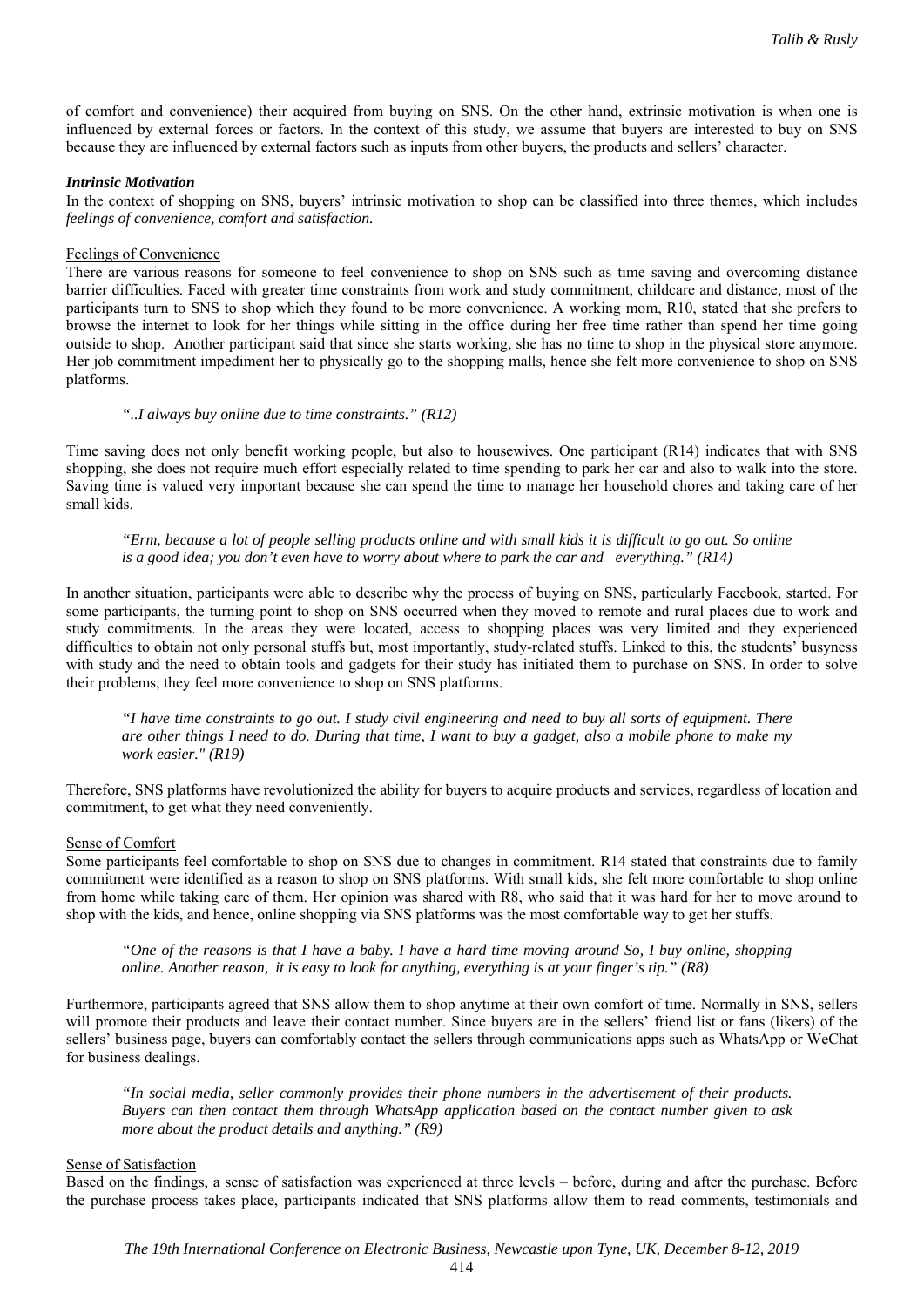feedbacks, not only about the product but also the sellers. Ability to acquire more product-related and seller-related information supports individuals to make informed choices which actually increase their satisfaction to proceed to the next level.

For some other participants, their positive experiences while in the purchasing process on SNS platforms triggered their sense of satisfaction. For example, R9 expressing her feeling of satisfaction towards SNS shopping because the platforms facilitated her to search for products that were not marketable at the physical stores or available in limited area only. Others shared those pleasant dealings with SNS sellers leads to satisfaction. The pleasant experience of the shopping has caused them to become addicted to shop on SNS platforms repetitively.

*"I have been buying online for many times. All processes went well… So, after few times, I feel good buying from the online platform" (R18)* 

Finally, a sense of satisfaction was also felt when participants received the ordered products. One female participant described that she feels a sense satisfaction when she received the product on her mailbox, as if she received a gift from someone else. Similarly, R8 indicated that when the product arrived in mail, she become hooked to buy further.

*"I feel like I want to buy (laughs)… It's like satisfaction to know that when you get that item it can be like a gift from someone. Even though we use our own money, we feel like receiving gifts when the items arrived." (R20)* 

Consequently, feeling of convenience, comfort and sense of satisfaction formed the internal feelings that motivate social media users to become shoppers. This intrinsic motivation could further interrelate with extrinsic elements that cause buyers to buy from individual sellers in the SNS, as explained in the following section.

### *Extrinsic Factors*

Findings also revealed that buyers' engagement with C2C-SC was molded by external elements. Based on the themes emerged from data, participants' decisions to buy from SNS platforms were also influenced by external factors, namely *opinion or inputs of other buyers, sellers' characterization* and *products distinct*.

# Opinion of Others

Participants' involvement as SNS shoppers were also influenced by comments, reviews, ratings, and experience of other buyers regarding their interested products and specific sellers. Referring to positive reviews and rating as trusted sellers, for instance, could make potential buyers have confident to purchase from the same sellers. Testimonials with positive reviews and high ratings given by previous buyers could naturally instill trust and lead to prompt purchases. On the other hand, bad reviews and low ratings are used as indicators for risky transactions; hence potential buyers will avoid from dealing with those potentially problematic sellers. However, the trust was not created overnight but it went through a series of process.

*"I have been the seller's follower for quite sometimes before decided to buy from that seller. I read through reviews from other buyers; people commenting on the status, saying thank you and everything." (R1)* 

In this instance, the participant becomes the seller's follower for quite some time first, and then read multiple reviews before deciding to purchase. The good feelings from reviews could change readers' intention from initially clicking 'like' into buying products, due to assumptions that most buyers are satisfied with the services provided by the seller. Often, the participant looks for evidence that the previous buyers did really receive their products and satisfied with the services.

One unique feature of SNS shopping is its ability to allow a group of buyers with the same interest towards a product to form a group, unlike in shopping via online marketplaces. For instance, findings indicate that potential buyers interacting on SNS platforms were able to socialize through WhatsApp or Facebook groups to initiate buying decision. In these special interest groups, buyers shared product details, sellers' information and their experiences dealing with the sellers. Potential buyers were able to gather information regarding products' quality, authenticity and delivery services provided by sellers, based on the available testimonials. With sellers' information in hand, they were able to investigate the background of the sellers before making buying decision. This prudence enquiry is imperative in SNS dealings because transactions are not guaranteed and secured, unlike in online marketplaces.

*"Okay, if the seller is established, for example through Lazada, we are able to know the seller, it has guaranteed. But if in the Facebook, the strategy is to check sellers' background, feedback the seller received before, testimonials or customer experiences in terms of his service and quality of the items. We need to survey first." (R2).* 

Therefore, findings indicated that apart from own internal motivation, people could become online shopper due to influence of others. Potential buyers' decisions could be largely influenced by reviews and testimonials regarding sellers' reputation and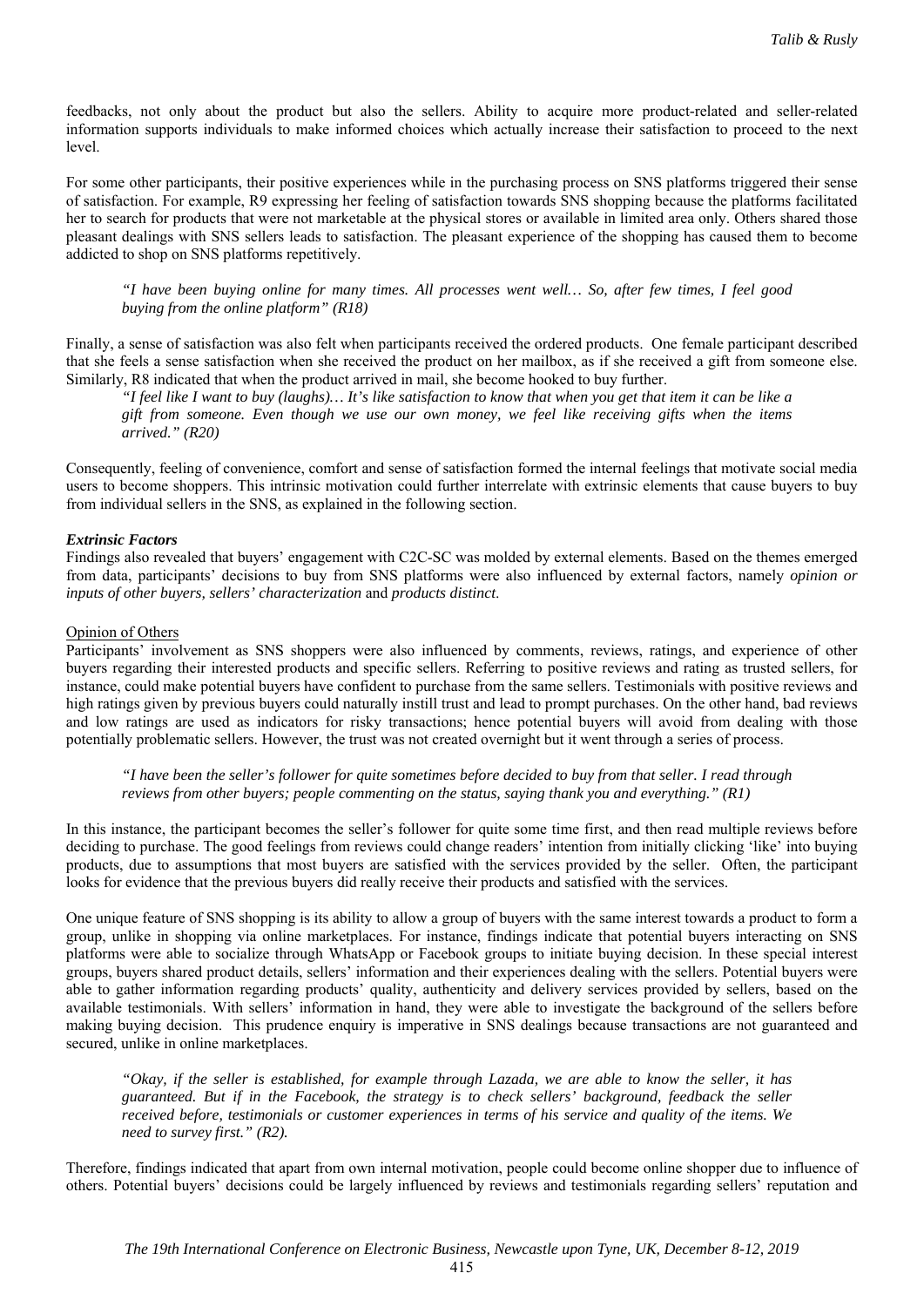products quality. Participants also highlighted that pleasure of readings other buyers' feedback on online sellers' services influenced them to buy from the same seller.

### Sellers' Characterization

For some participants, what important to them prior to purchasing decision is the sellers' character as portrayed in SNS. In general, the sellers' character could be evaluated based on the way they communicate with buyers, activeness in SNS, frequency of posting of products and quality of services. For instance, one participant explained the process of engaging with sellers. First, the participant often studied the seller's promptness and pleasantness in replying to potential buyers' queries, which deemed crucial. If the participant, being a potential buyer, is happy with the attitude of the seller, he/she will proceed by contacting the seller via social media communication apps. Second, participants also evaluated their own experience interacting with the seller on WhatsApp, particularly related to the time taken by the seller to respond to their messages. These could seriously influence their decision to proceed with the purchase.

*"Well, it's good to do background search, look for sellers' details ... See the seller's responses to customer comments, his/her attitude and all about. We need to see that ... If I send WhatsApp message to the seller, I will make sure this person responds to the WhatsApp message quickly. Check if there is bluetick to the message sent. I will not buy if there is no blue tick." (R11)* 

Furthermore, sellers' active update including their recent status and products postings could influence potential buyers' decision. Their consistent effort to maintain their visibility in the SNS represents the sellers' seriousness and commitment which could enhance buyers' confidence and trust to proceed with the business dealings.

*"… haa, so first I will look at the seller's Instagram, the comments and how active the seller reply to customers. Then, how active the status of his/her business or Instagram shops, right." (R15)* 

At other times, quality of delivery that encompasses transparency and fast delivery, is another aspect evaluated in assessing the sellers' character. Transparent delivery process with tracking numbers informed to buyers could ease products' delivery process. Additionally, receiving items ordered on time would give pleasure experience to buyers in the business dealings and encourage them to continue buying in the future. These efforts represent sellers' responsibility and integrity as social commerce seller.

*"It is easy to track the shipment and usually, based on my experience with personal shoppers, there were no problems dealings with them." (R15)* 

Since the identity of seller could be anonymous in the SNS, their representation as reliable, trusted and committed online sellers becomes a vital influencing element. Therefore, pleasure experiences and satisfactions from successful dealings is an important benchmark for online sellers' services. High quality of services in turns could make buyers more confident to deal with the online sellers and become repeating customers of the social media business.

### Product Distinct

One common reason to shop on online platforms, including via SNS platforms, is price. Mohamed et al. (2014) found evidence that good prices offered by online sellers and there was also evidence of this in this study. Most participants claimed that the prices on the online stores are usually cheaper than the offline stores, and hence, motivated them purchase on SNS platforms that provide greater savings. Adding to this, ability to compare prices conveniently online without the pressure to buy contributes to buyers' enthusiasm to shop on SNS platforms. Subsequently, the comparison providing them the best options in buying the things that they are intended to buy.

 *"So, we compared the price and we found out that the price is cheaper when buying from online… usually cheaper." (R15)* 

Since SNS platforms are able to attract many online sellers to sell on the platforms, the products choices are also wider and larger. On entering the SNS purchase, participants had felt that the larger selection of products allowed them to get what they needed, regardless of the type of product and motive. In one example, a participant had exhaustively tried to find a rare and unique product for her collection in offline stores, with no avail. When she turned to SNS platforms, the long wanting product was available and this scenario has triggered her to continue shopping on SNS platforms for her rare collection.

*"There are many people selling products on Facebook. It is even hard to get the items from outside, so we just buy from online."* (R6)

Finally, visceral reaction to the products could also influence buyers to shop on SNS platforms. Visceral reaction can be described as intuitive and instinctive rather than intellectual response (Merriam-Webster's Dictionary, 1999). In other words, people act spontaneously without allowing for cognitive process to take place. In decision to buy on SNS platforms, some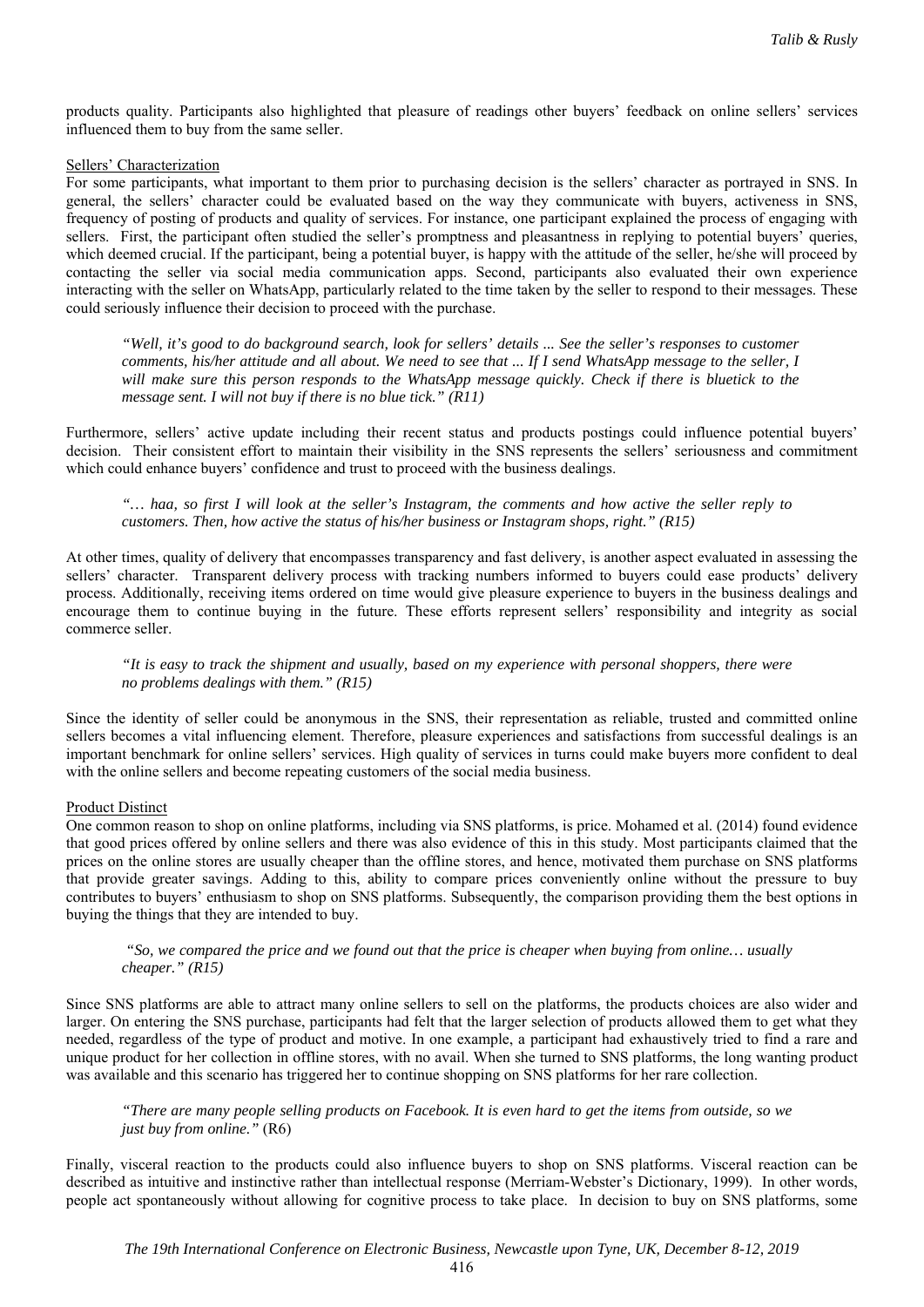participants were instantly attracted to product images that appear (feed) on their Facebook walls. When further asked why they attracted to the products even though they know they can obtain the same products offline, the responses were varying. One participant claimed that the product looks pretty online and other participants did not know why she was attracted

# *"Yeah, it is just from the photos (laugh)…The photos that the seller posted looked so attractive compared to others."* (R1)

.

These findings showed how attachment to visceral elements of products causing the participants to shop on SNS platforms. They unconsciously focus on the physical look (visceral level) of a product than on the usefulness or needs of the product. We can further define these buyers' experiences as impulsive buying. The term "impulse buying" is generally considered to be synonymous with "unplanned buying" which describes any purchase a shopper makes but has not planned in advance (Stern, 1962).

Hence, findings from the study revealed three elements that formed the extrinsic motivation for buyers to shop from the social network platforms. These elements consist of opinion of others, sellers' characterization and product distinct. The interplay of extrinsic and intrinsic motivational elements found in this study revealed the reasons of why buyers commit themselves in the social network business dealings despite of the risks underlying this social commerce atmosphere.

# **DISCUSSION & CONCLUSION**

Findings from this study reveals types of elements obtained from the use of SNS for online shopping, based on customers' own experience. These elements are satisfaction, sense of comfort, sense of convenience, inputs from other buyers, products distinct and sellers' character. Further, the study categorizes those elements into extrinsic and intrinsic motivations that lead users to the platform's choice for online shopping. The importance of intrinsic and extrinsic motivations for shopping over the SNS, offers theoretical contribution that could extend understanding on the selection of SNS as a platform for online shopping. In fact, the findings from this study could potentially extends understanding on the uses and gratifications theory (UGT) elements, beside content and technology (Al-Jabri et al., 2015) and immediate access, leisure, and stylishness (Xu et al., 2012) that affect the motive for SNS usage among online consumers.

This is a first study to identify the reason why people interested to purchase on SNS platforms. While there were various prior studies on factors influencing people to purchase on SNS platforms, most of the study were quantitative in nature and go into little depth about why the shoppers might experience. This study found various experience of shoppers on why they get involve with social commerce, which we categorized into internal and external motivational perspectives. Practically, findings provide indications to online seller community in attracting potential buyers; online buyers on the other hands could justify their reasons for buying online notwithstanding the underlying risks of social network dealings. Theoretically and methodologically, findings emerged from this qualitative study offer in depth understanding of buyers' experience of purchasing through C2C social commerce and provide insightful inputs to the development of SNS business literature.

#### **ACKNOWLEDGMENT**

This work is supported by grant 13579 of the Fundamental Research Grant Scheme (FRGS) from the Ministry of Higher Education (MOHE) of Malaysia.

#### **REFERENCES**

- Al-Jabri, I. M., Sohail, M. S., & Ndubisi, N. O. (2015). Understanding the usage of global social networking sites by Arabs through the lens of uses and gratifications theory. *Journal of Service Management*, *26*(4), 662-680.
- Bao, N., & Volkovynska, A. (2016). Social Commerce: Factors that stimulate sellers to engage in C2C commercial activity on social networking platforms.
- Chen, J. V., Su, B. C., & Widjaja, A. E. (2016). Facebook C2C social commerce: A study of online impulse buying. Decision Support Systems. https://doi.org/10.1016/j.dss.2015.12.008
- Creswell, J. W. (2007). Five qualitative approaches to inquiry. Qualitative inquiry and research design: Choosing among five approaches, 2, 53-80.
- Denzin, N. K., & Lincoln, Y. S. (Eds.). (2011). The Sage handbook of qualitative research. Sage.
- Green, J., & Thorogood, N. (2004). Qualitative methods for health research London SAGE Publications Ltd.
- Hajli, N. (2015). Social commerce constructs and consumer's intention to buy. International Journal of Information Management, 35(2), 183-191.
- Hajli, N., Sims, J., Zadeh, A. H., & Richard, M. O. (2017). A social commerce investigation of the role of trust in a social networking site on purchase intentions. Journal of Business Research, 71, 133-141.
- Hoppe F., Lamy S. & Cannarsi A. (2016, March 15). Can Southeast Asia Live Up to Its E-commerce Potential? Retrieved from http://www.bain.com/publications/articles/can-se-asia-live-up-to-its-ecommerce-potential.aspx
- Huang, Z., & Benyoucef, M. (2013). From e-commerce to social commerce: A close look at design features. Electronic Commerce Research and Applications, 12(4), 246–259. https://doi.org/10.1016/j.elerap.2012.12.003
- Leeraphong, A., & Papasratorn, B. (2018). S-Commerce Transactions and Business Models in Southeast Asia: A Case Study in Thailand. KnE Social Sciences, 3(1), 65-81